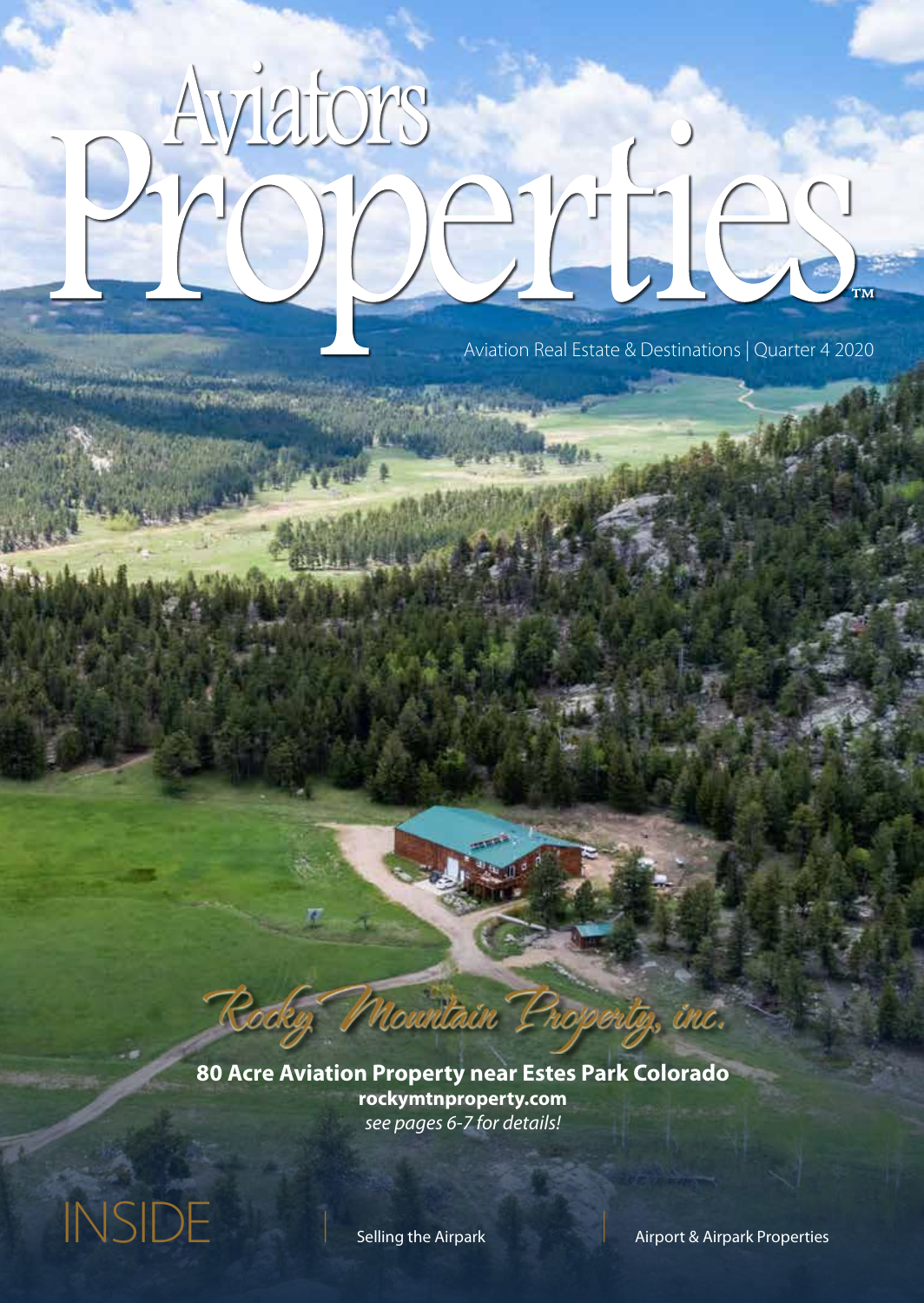

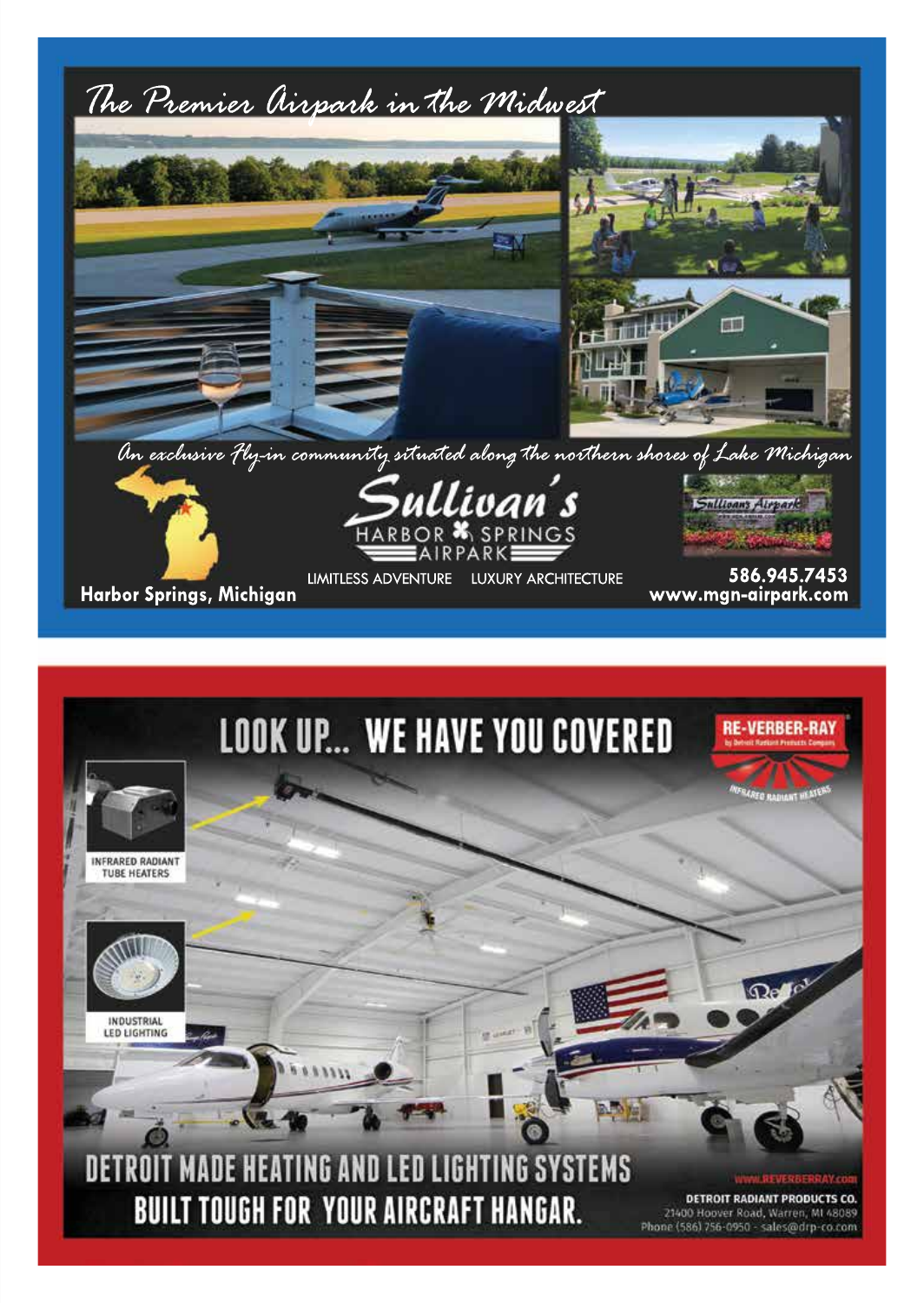# **Selling the Airpark**

GRANT BOYD

The airpark is developed, or well on its way, the next step is to sell. oped, or well on its way, the next step is to sell. Whether it is a standalone lot, a completed home, one in varying state of completion, or any combination thereof-there are many things sellers need to bear in mind during the process.

Joseph Wortman, who is the developer of Sullivan's Harbor Springs Airpark in Northern Michigan, gives some background information on the airpark selling process. "Selling is perhaps the hardest challenge, at least at the onset of this process [developing and owning an airpark]. Don't underestimate it. Don't

underestimate word of mouth either. Be prepared to build a brand as much as an airpark or of a home. It takes time and a leap of faith."

Mike Ciochetti, who is the developer of Heaven's Landing in Northeastern Georgia, echoes the time commitment involved, "...a whole lot of hard work. Anyone that thinks that building and selling airpark property is easy has likely never done it. It's definitely a marathon."

That being said, those on the selling end who go into the process knowing it's going to be a lot of work have the opportunity to see their fruits of labor appreciated by many others.

# **AIRPARKS ARE ONE OF A KIND COMMUNITIES**

There are some unique aspects of airpark properties, compared to that of a standard single-family home in a normal suburban neighborhood. These differences include factors relating to a runway being in close proximity to the homes, types of covenants in the community, the fact that an aircraft (or more) is hangared at the home, and many more. Most in aviation are familiar with these aspects, at least slightly, but there is still a level of education that is needed to be brought to the table by the sellers.

As Wortman hinted, building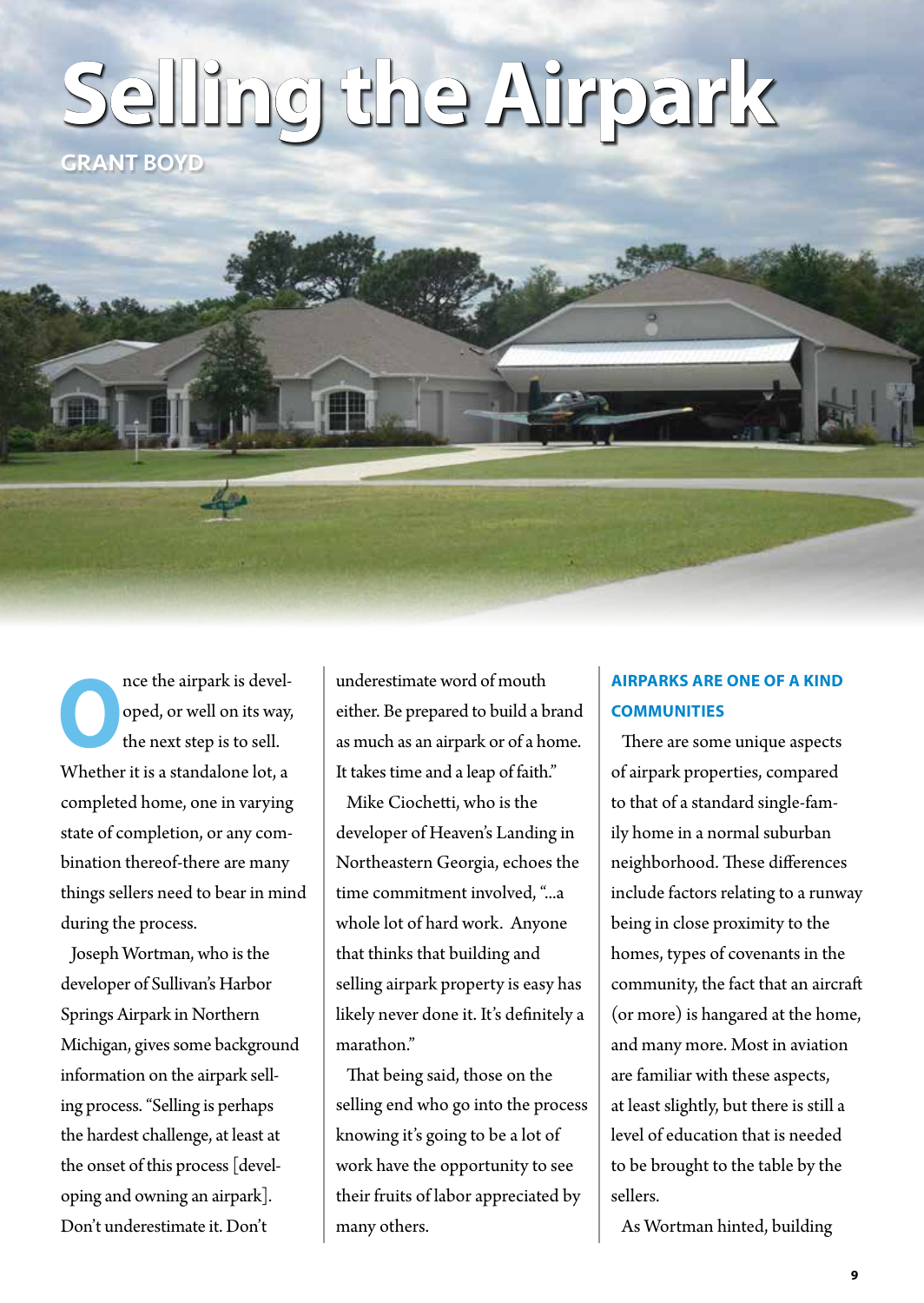

a brand is an essential prerequisite to sales activity and helps educate people about aviation communities as a whole. The two noted airparks lean upon a variety of techniques to ensure each is known to those within the aviation sphere.

## **SULLIVAN'S HARBOR SPRINGS BRANDING**

Wortman relies heavily upon "curbside appeal" supported by paid and non-paid advertising, with several ad placements and publicity opportunities occurring each quarter. Most of these are in magazines, although the community has been featured on the local news and even highlighted in The Wall Street Journal. This media presence is bolstered by their social media accounts, Facebook and Instagram, which funnel

interested parties to a well-developed and informative website.

The airpark's brand is also built through in-person events, that have been hosted at various residents' hangars. From an open house for prospective Cirrus owners, to the local parade of homes tour, there have been a litany of events on site.

#### **HEAVEN'S LANDING BRANDING**

Ciochetti has had success over the years building his airpark's brand while exhibiting at airshows. Anyone who has been to Oshkosh, Sun 'n Fun, or other aviation events likely has seen the Heaven's Landing "Angels," who help guide prospective owners through the little slice of heaven the airpark is.

He too has a strong advertising and non-paid presence. This also includes a variety advertising in aviation-specific publications and features in them as well. An interesting piece highlighting Heaven's Landing was on The Aviators several years back and more recently on a popular YouTuber's channel in a full-length video. Coupled with a strong web presence, interested parties are able to engross themselves in the airpark lifestyle without ever leaving their home. All of these noted activities have